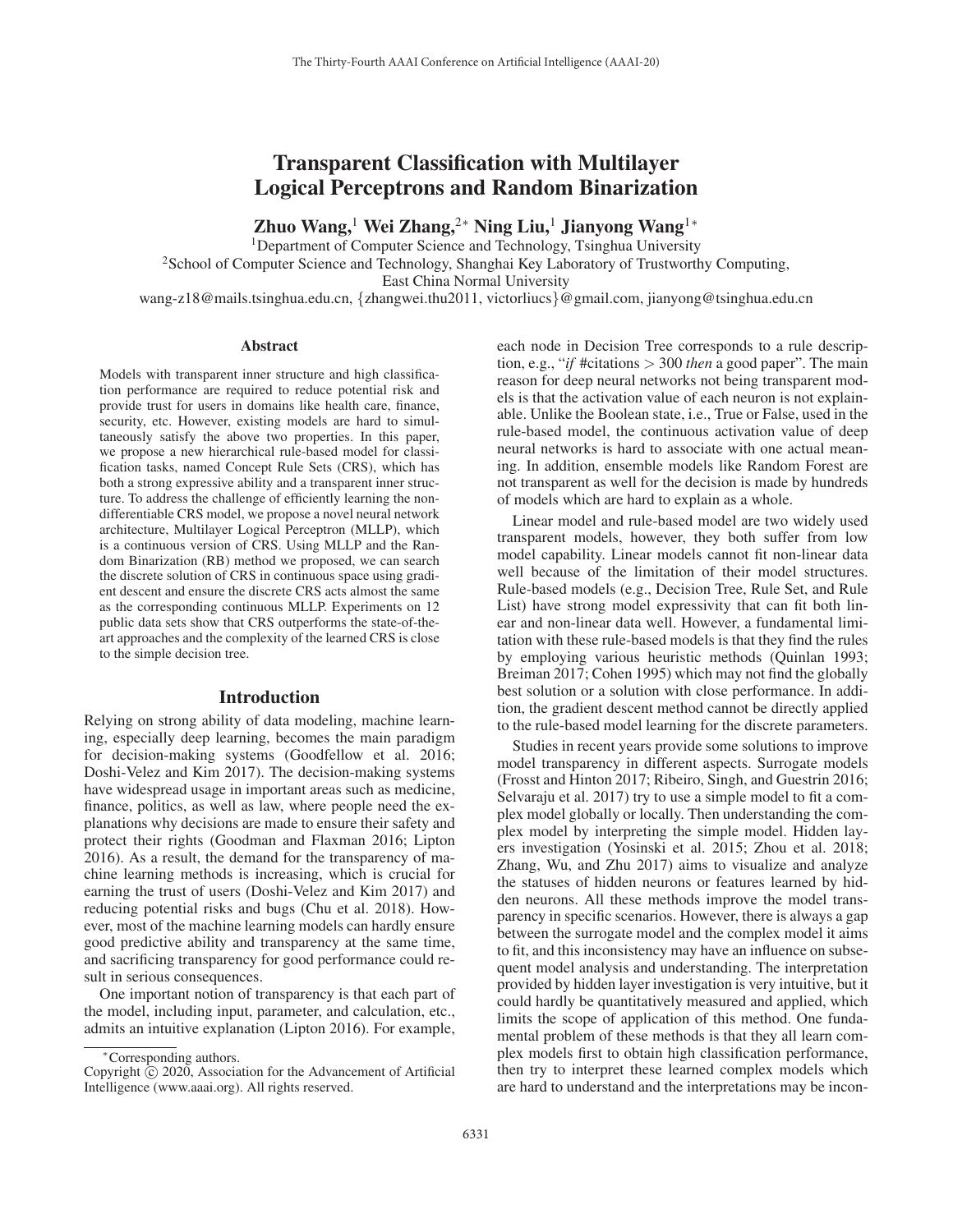sistent. Unlike these methods aiming to improve the transparency of complex models with high performance, we can try the opposite way to solve the problem, i.e., improving the performance of transparent models.

As mentioned above, rule-based models have both transparent inner structures and strong model expressivity but suffer from lacking an efficient optimization method because of the discrete parameters. If we can adopt gradient descent to learn rule-based models, we may obtain a model with both transparency and high performance.

In this paper, we propose a new hierarchical rule-based model, Concept Rule Sets (CRS) (see Figure 1) and its continuous version, Multilayer Logical Perceptron (MLLP), which is a neural network with logical activation functions and constrained weights. We can use gradient descent to learn the discrete CRS via continuous MLLP. To ensure the discrete CRS and the continuous MLLP have almost the same behavior, we propose a new training method called Random Binarization (RB), which binarizes a randomly selected subset of weights in MLLP during the training process to enable the MLLP to keep consistency with the corresponding CRS.

The main contributions of this paper are as follows:

(i) We propose a new hierarchical rule-based model, Concept Rule Sets, with strong model expressivity and ability to learn transparent data representation for classification tasks. The complete definition of CRS is also given.

(ii) We propose a new neural network, Multilayer Logical Perceptron, and a new training method, Random Binarization to learn CRS efficiently using gradient descent. We also provide solutions to overcome the vanishing gradient problems that occur during training.

(iii) Based on the transparent structure of CRS, we propose two simplification methods for CRS to reduce the model complexity.

(iv) We conduct experiments on 12 public data sets to compare the classification performance and complexity of our model with other representative classification models.

#### Related Work

There are four classes of methods that are directly related to this work, i.e., rule-based model, surrogate model, hidden layers investigation and binary neural network.

Rule-based Models are considered to be interpretable because of their transparent inner structure. Decision tree, rule list, and rule set are the widely used structure in rulebased models. (Letham et al. 2015; Wang et al. 2017; Yang, Rudin, and Seltzer 2017) leverage Bayesian frameworks to restrict and adjust model structure more reasonably. (Lakkaraju, Bach, and Leskovec 2016) learns interpretable decision sets by using independent if-then rules and a nonmonotone submodular objective function. (Angelino et al. 2017) learns certifiably optimal rule lists and leverages algorithmic bounds and efficient data structures to speed up.

However, most existing rule-based models need frequent itemsets mining and/or long-time searching, which limits their applications. Moreover, it is hard for these interpretable rule-based models to get comparable performance with complex models like Random Forest.

Surrogate Models use simple models to fit or approximate complex models (e.g., deep neural networks) globally or locally, and explain the complex model by interpreting the simple model.

(Hinton, Vinyals, and Dean 2015) proposed a distillation method that trains a relatively small neural network to predict the output of a large network, regarding as learning knowledge of the large network. To get a more transparent model by distillation methods, (Frosst and Hinton 2017) took place the small neural network with a decision tree.

(Ribeiro, Singh, and Guestrin 2016) proposed LIME to interpret any classifier by using a transparent model to fit the classifier locally. (Chu et al. 2018) developed OpenBox to transform a piecewise linear neural network into a set of linear classifiers which help interpret the network.

(Zhou et al. 2016) presented a method that maps the predicted class score back to the previous convolutional layer to generate the class activation maps (CAMs). (Selvaraju et al. 2017) proposed a Grad-CAM method that generalizes CAM by using the First-order Taylor-series approximation to approximate the part after the last convolutional layer.

The surrogate approaches can use complex models to get higher accuracy and use simple approximate models to get interpretation. However, inconsistencies always exist between an actual model and its surrogate model (Kim and Doshi-Velez 2017), and there is no guarantee for the authenticity of the interpretation from the surrogate model because of these inconsistencies.

Hidden Layers Investigations visualize and analyze statuses of hidden neurons or their learned features.

(Yosinski et al. 2015) introduced two tools to visualize the activations and features at each layer of a trained convnet. (Mahendran and Vedaldi 2015) contributed a general framework to reconstruct the image by inverting representations to analyze the visual information contained in representations. (Zhou et al. 2018) proposed a Network Dissection method that interprets networks by providing meaningful labels to their individual units. (Zhang, Wu, and Zhu 2017) proposed an interpretable CNN that each filter in a high convolutional layer is assigned with an object part automatically during the learning process. Based on the interpretable CNN, (Zhang et al. 2018) further proposed to use a decision tree to mine the decision mode memorized in fully-connected layers.

The interpretation provided by hidden layer investigation is intuitive with visualization, but it could hardly be quantitatively measured and applied. The main difference between hidden layers investigation and our method is hidden layers investigation tries to interpret learned data representation while our method aims to learn a specific and interpretable data representation.

Binary Neural Networks train a DNN with binary weights during the forward and backward propagations (Courbariaux, Bengio, and David 2015; Courbariaux et al. 2016). Although their weights are binary, they are still much more complex than the rule-based models. And it is harder to understand the operations of binary neural networks than logical operations. Moreover, the model capability of the binary neural network is also restricted.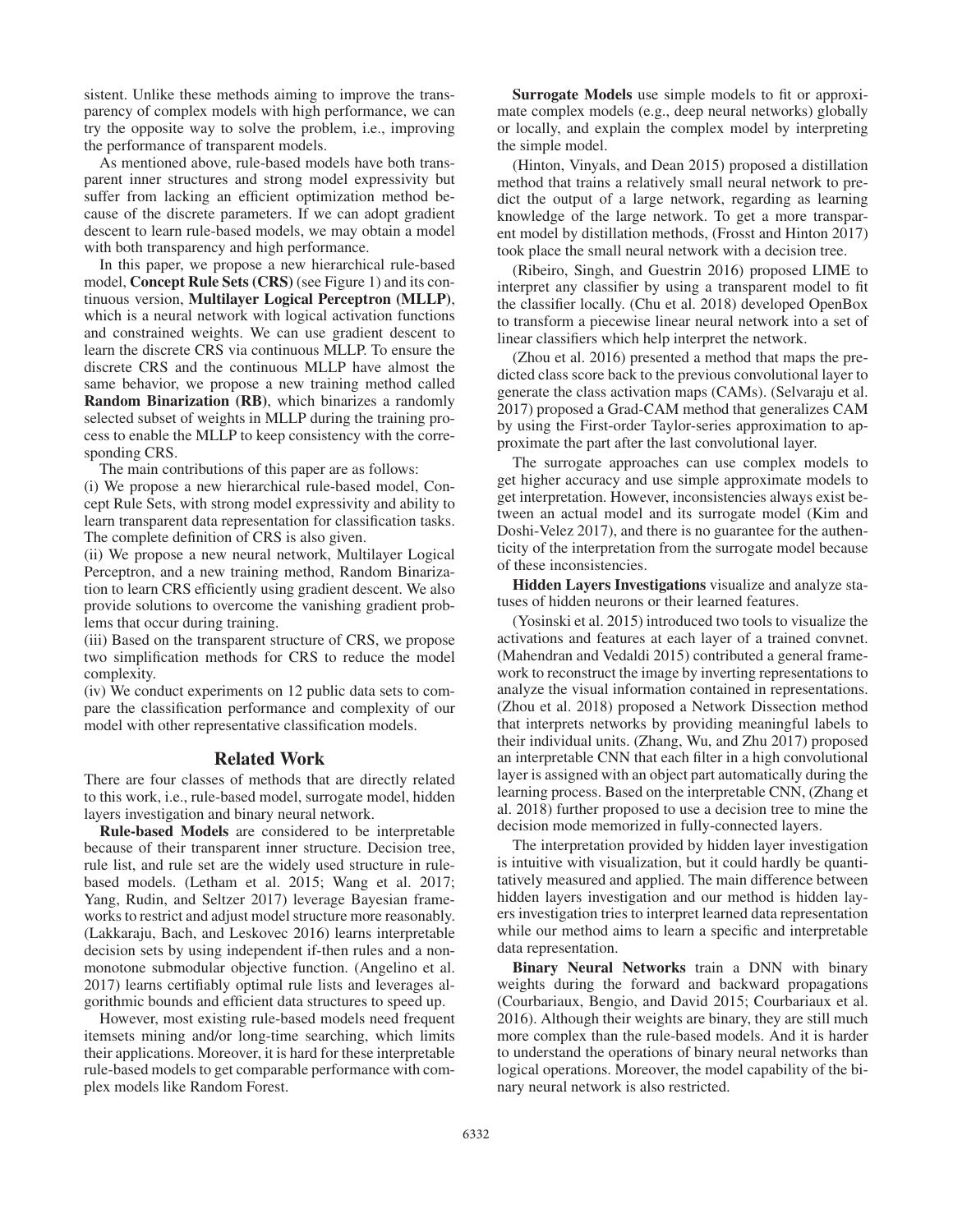

Figure 1: A Concept Rule Sets example for intuitive understanding. The left side and the right side are two forms of CRS. One dashed box corresponds to one level in CRS. Arrows of the edges indicate the flow of data.

## Concept Rule Sets

## Notation Description

Let  $\mathcal{D} = \{(X_1, \mathbf{y}_1), \ldots, (X_N, \mathbf{y}_N)\}\$  denote the training data set with  $N$  instances, where  $X_i$  is the observed feature vector of the *i*-th instance with the *j*-th entry as  $X_{i,j}$ , and  $y_i$  is the corresponding class label,  $i \in \{1, \ldots, N\}$ . All feature values can be discrete or continuous, and all the classes are discrete values. After the discretization and binarization of all the data features and class labels,  $D$  is converted into  $\mathcal{D}' = \{(X'_1, Y'_1), \ldots, (X'_N, Y'_N)\},\$  where  $X'_i \in \{0, 1\}^J$  is a binary feature vector with the size of J and  $Y_i' \in \{0,1\}^C$ is a one-hot class label vector whose size is equal to  $C$ , the number of class labels. Let  $A'$  denote the set of binary features, and  $a'_i \in A'$  is the j-th binary feature. Throughout this paper, we use 1 (True) and 0 (False) to represent the two states of a Boolean variable. Therefore, each dimension of the binary feature vector and one-hot class label vector can be considered as a Boolean variable.

## Definition and Application of CRS

Before giving the definition of Concept Rule Sets, we first formulate the concepts of rule and rule set respectively. A rule  $\mathbf{r}_i$  is a conjunction of one or more Boolean variables.

$$
\mathbf{r}_i = \mathbf{b}_{i_1} \wedge \mathbf{b}_{i_2} \wedge \dots \wedge \mathbf{b}_{i_p}
$$

where  $\mathbf{b}_{i_k}$  ( $k \in \{1, \ldots, p\}$ ) is the Boolean variable in rule  $\mathbf{r}_i$ and p is the length of the rule  $\mathbf{r}_i$ . A rule set  $\mathbf{s}_j$  is a disjunction of one or more rules, i.e., Disjunctive Normal Form (DNF).

$$
\mathbf{s}_j = \mathbf{r}_{j_1} \vee \mathbf{r}_{j_2} \vee \dots \vee \mathbf{r}_{j_q}
$$

where  $\mathbf{r}_{j_k}$  ( $k \in \{1, \ldots, q\}$ ) is the rule in rule set  $\mathbf{s}_j$  and q is the number of rules in  $s_i$ .

A Concept Rule Sets (CRS), denoted by  $F$ , is a multilevel structure in which each level contains a conjunction layer followed by a disjunction layer. For a CRS with L levels, we denote its *l*-th layer ( $l \in \{1, 3, \ldots, 2L - 1\}$ ) by  $\mathcal{R}^{(l)}$  for being a conjunction layer and denote the *l*-th layer  $(l \in \{2, 4, \ldots, 2L\})$  by  $S^{(l)}$  for being a disjunction layer. For ease of expression, we represent the input layer, i.e., 0-th layer, by  $S^{(0)}$ . Each layer in CRS contains a specific number of nodes and the edges connected with its previous layer, except  $S^{(0)}$ . Let  $\mathbf{n}_l$  denote the number of nodes in the *l*-th layer, and  $W^{(l)}$  denote an **n**<sub>l</sub>-by-**n**<sub>l−1</sub> adjacency matrix of the *l*-th layer and the  $(l-1)$ -th layer, where  $W_{i,j}^{(l)} \in \{0,1\}.$  $W_{i,j}^{(l)} = 1$  indicates there exists an edge connecting the *i*-th node in *l*-th layer to the *j*-th node in  $(l - 1)$ -th layer, otherwise  $W_{i,j}^{(l)} = 0$ . Similar to neural networks, we regard these adjacency matrices as the weight matrices of CRS.

We denote the *i*-th node in layer  $\mathcal{R}^{(l)}$  ( $l \in \{1, 3, \ldots, 2L-1\}$ 1}) by  $\mathbf{r}_i^{(l)}$ , and the *i*-th node in layer  $\mathcal{S}^{(l)}$  (l  $\in$  $\{0, 2, \ldots, 2L\}$ ) by  $\mathbf{s}_i^{(l)}$ . Specifically speaking, node  $\mathbf{r}_i^{(l)}$  corresponds to one rule, in which the Boolean variables are nodes in the previous layer connected with  $\mathbf{r}_i^{(l)}$ , while node  $\mathbf{s}_i^{(l)}$  corresponds to one rule set, in which the rules are nodes in previous layer connected with  $s_i^{(l)}$ . Formally, the two types of nodes are defined as follows:

$$
\mathbf{r}_{i}^{(l)} = \bigwedge_{W_{i,j}^{(l)}=1} \mathbf{s}_{j}^{(l-1)}, \qquad \mathbf{s}_{i}^{(l+1)} = \bigvee_{W_{i,j}^{(l+1)}=1} \mathbf{r}_{j}^{(l)}.
$$
 (1)

A concrete example of CRS is shown in Figure 1.

For any given instance, after setting the values of  $\mathcal{S}^{(0)}$ according to its binary feature vector, we can compute the values of all the nodes in CRS layer by layer. If we set the number of nodes in the last layer, i.e.,  $n_{2L}$ , to C, CRS can work as a classifier  $\mathcal{F} : \{0,1\}^J \to \{0,1\}^C$ , which outputs the values of nodes in the last layer  $S^{(2L)}$ , and  $s_i^{(2L)} = 1$ indicates that the CRS classifies the input instance as the ith class label. If more than one dimension of  $s^{(2L)}$  has value equals to 1, we choose the first one as the result. Meanwhile, a crucial byproduct of CRS is the learned layer-wise representation of each instance, similar to the mechanism of deep neural networks (Goodfellow et al. 2016) but more transparent. Let  $\mathbf{h}^{(l)}$  denote the data representation learnt by the *l*-th layer in CRS, which is a binary vector with  $n_l$  dimensions.

$$
\mathbf{h}^{(l)} = \begin{cases} [\mathbf{r}_1^{(l)}, \mathbf{r}_2^{(l)}, \dots, \mathbf{r}_{\mathbf{n}_l}^{(l)}]^\top & l \in \{1, 3, \dots, 2L - 1\} \\ [\mathbf{s}_1^{(l)}, \mathbf{s}_2^{(l)}, \dots, \mathbf{s}_{\mathbf{n}_l}^{(l)}]^\top & l \in \{2, 4, \dots, 2L\} \end{cases}
$$

The value of  $\mathbf{h}_i^{(l)}$  is equal to the value of the *i*-th node in the l-th layer which corresponds to a rule or a rule set. We can understand each dimension of  $h^{(l)}$  by analyzing the corresponding rule or rule set. It is much easier than analyzing the real-valued weights and activation values of hidden neurons in deep neural networks.

The CRS model enjoys two major intrinsic advantages. One is that the model has strong expressivity because one level in CRS is equal to the widely used rule sets model which can fit both the linear and nonlinear data appropriately. The multi-level structure enhances the expressivity of CRS further. The other advantage is that the CRS model has a transparent inner structure and is able to learn transparent data representations, as aforementioned.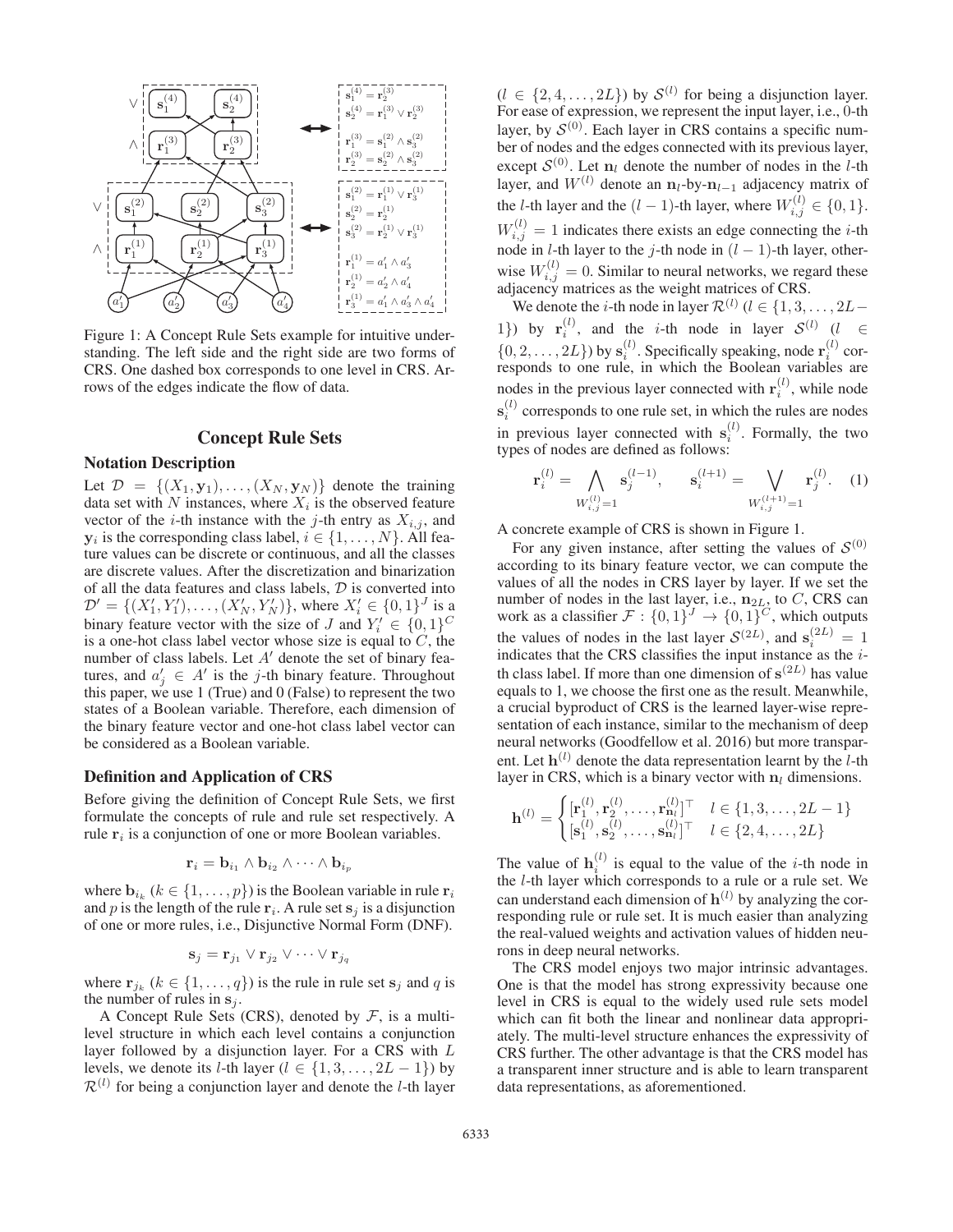

Figure 2: (a) Truth table of  $F_c(\cdot)$ . (b) Truth table of  $F_d(\cdot)$ . (c) Heatmap of  $F_c(h, w) \cdot (1 - F_d(h, w))$ .

However, how to search the appropriate weight matrices in CRS to obtain high classification performance and low model complexity remains a challenging problem. We will discuss our proposed solution in the next section.

#### Multilayer Logical Perceptron

In this section, we introduce how to use Multilayer Logical Perceptron and Random Binarization method to learn CRS and then simplify the learned CRS.

#### Data Discretization and Binarization

For the reason that CRS only takes binary vector input and rules containing continuous features are hard to understand, we apply the recursive minimal entropy partitioning algorithm (Dougherty, Kohavi, and Sahami 1995) to discretize feature values. This algorithm partitions one feature recursively by searching the partition boundary which minimizes the class information entropy of candidate partitions. Minimal Description Length Principle is used to determine the stopping criteria. After data discretization, we use one-hot encoding to covert all the discrete features into binary features.

#### Network Structure and Training Method

For the similarity between the structure of CRS and multilayer perceptron (MLP), a straightforward idea is to use the gradient descent method to train CRS, like the way of training MLP. However, we cannot compute the gradient of CRS due to the discrete weights. To overcome this problem, we propose a new neural network called Multilayer Logical Perceptron (MLLP) and a tailored training method, which can search the discrete solution of CRS in a continuous space using gradient descent.

MLLP and its corresponding training method aim at tackling the following three challenges:

- Logical Activation Function. Commonly used activation functions cannot simulate the conjunction and disjunction operations.
- Vanishing Gradient Problem. The gradient could be extremely small due to the conjunction and disjunction operations.
- Discrete CRS Extraction. There is no guarantee the solutions found in continuous space could still work after converting them into discrete values.

**Overall Structure** MLLP has  $2L + 1$  layers, same as the CRS model. And one neuron in MLLP corresponds to one node in CRS. Therefore, the number of neurons in l-th layer of MLLP is also  $n_l$ . We denote the neuron corresponding to CRS node  $\mathbf{r}_i^{(l)}$  by  $\hat{\mathbf{r}}_i^{(l)}$  ( $l \in \{1, 3, ..., 2L - 1\}$ ), and  $\mathbf{s}_i^{(l)}$  by  $\hat{\mathbf{s}}_i^{(l)}$  ( $l \in \{2, 4, \ldots, 2L\}$ ). All the layers in MLLP are fully connected layers. We denote the weights of the l-th layer of MLLP by  $\hat{W}^{(l)}$ , and  $\hat{W}_{i,j}^{(l)} \in [0,1]$ .

Logical Activation Function In order to ensure the neurons in MLLP have the same behaviors as the corresponding nodes in CRS, activation functions that can simulate conjunction and disjunction operations are required. We adopt the conjunction function and disjunction function proposed in (Payani and Fekri 2019). Specifically, given the two  $n$ dimensional vectors **h** and  $W_i$ , the conjunction function  $Conj(\cdot)$  and disjunction function  $Disj(\cdot)$  are given by:

$$
Conj(\mathbf{h}, W_i) = \prod_{j=1}^{n} F_c(\mathbf{h}_j, W_{i,j}),
$$
 (2)

$$
Disj(\mathbf{h}, W_i) = 1 - \prod_{j=1}^{n} (1 - F_d(\mathbf{h}_j, W_{i,j})),
$$
 (3)

where  $F_c(h, w) = 1 - w(1 - h)$  and  $F_d(h, w) = h \cdot w$ .

In Equations 2 and 3, if **h** and  $W_i$  are both binary vectors, then  $\textit{Conj}(\mathbf{h}, W_i) = \bigwedge_{W_{i,j} = 1} \mathbf{h}_j$  and  $\textit{Disj}(\mathbf{h}, W_i) =$  $V_{W_{i,j}=1}$  **h**<sub>j</sub>. The truth tables, shown in Figure 2, indicate that  $F_c(h, w)$  and  $F_d(h, w)$  work as selectors, and they only select  $h_j$  to participate the operation when  $W_{i,j} = 1$ . In other words, they replace  $h_j$  with the value that cannot affect the final results when  $W_{i,j} = 0$ .

We apply the conjunction and disjunction functions to the neurons in MLLP as follows:

$$
\hat{\mathbf{r}}_i^{(l)} = \text{Conj}(\hat{\mathbf{s}}^{(l-1)}, \hat{W}_i^{(l)}), \ l \in \{1, 3, \dots, 2L - 1\}, \quad (4)
$$
\n
$$
\hat{\mathbf{s}}^{(l)} = \text{Disj}(\hat{\mathbf{s}}^{(l-1)}, \hat{\mathbf{u}}^{(l)}), \ l \in \{9, 4, \dots, 2L\}
$$

$$
\hat{\mathbf{s}}_i^{(l)} = Disj(\hat{\mathbf{r}}^{(l-1)}, \hat{W}_i^{(l)}), l \in \{2, 4, ..., 2L\}.
$$
\nIn order to maintain the characteristics of conjunction and

disjunction functions, we need to constrain all the weights of MLLP in the range  $[0, 1]$ . A common approach is to replace  $\hat{W}_{i,j}^{(l)}$  with  $sigmoid(\hat{W}_{i,j}^{(l)})$  or  $\frac{1}{2}(tanh(\hat{W}_{i,j}^{(l)})+1)$ . However, these constraint functions keep the weights from being exact 0 or 1, and cause the vanishing gradient problem, for which we will discuss the reason later. To overcome this problem, we propose to use *Clip* function to clip the weights after updating them with gradients, given as:

$$
Clip(\hat{W}_{i,j}^{(l)}) = Max(0, Min(1, \hat{W}_{i,j}^{(l)})).
$$
 (6)

So far, MLLP has the ability to act exactly the same as the corresponding CRS when their weights are equal to the same discrete values, and MLLP is still differentiable.

**Loss Function** The MLLP is denoted by  $\hat{\mathcal{F}}$  and parameterized by  $\hat{W}$  including all the weights in  $\hat{\mathcal{F}}$ . The loss function for training is given by:

$$
Loss = \frac{1}{N} \sum_{i=1}^{N} MSE(Y_i', \hat{\mathcal{F}}(X_i', \hat{\mathcal{W}})) + \lambda \Omega(\hat{\mathcal{W}}), \quad (7)
$$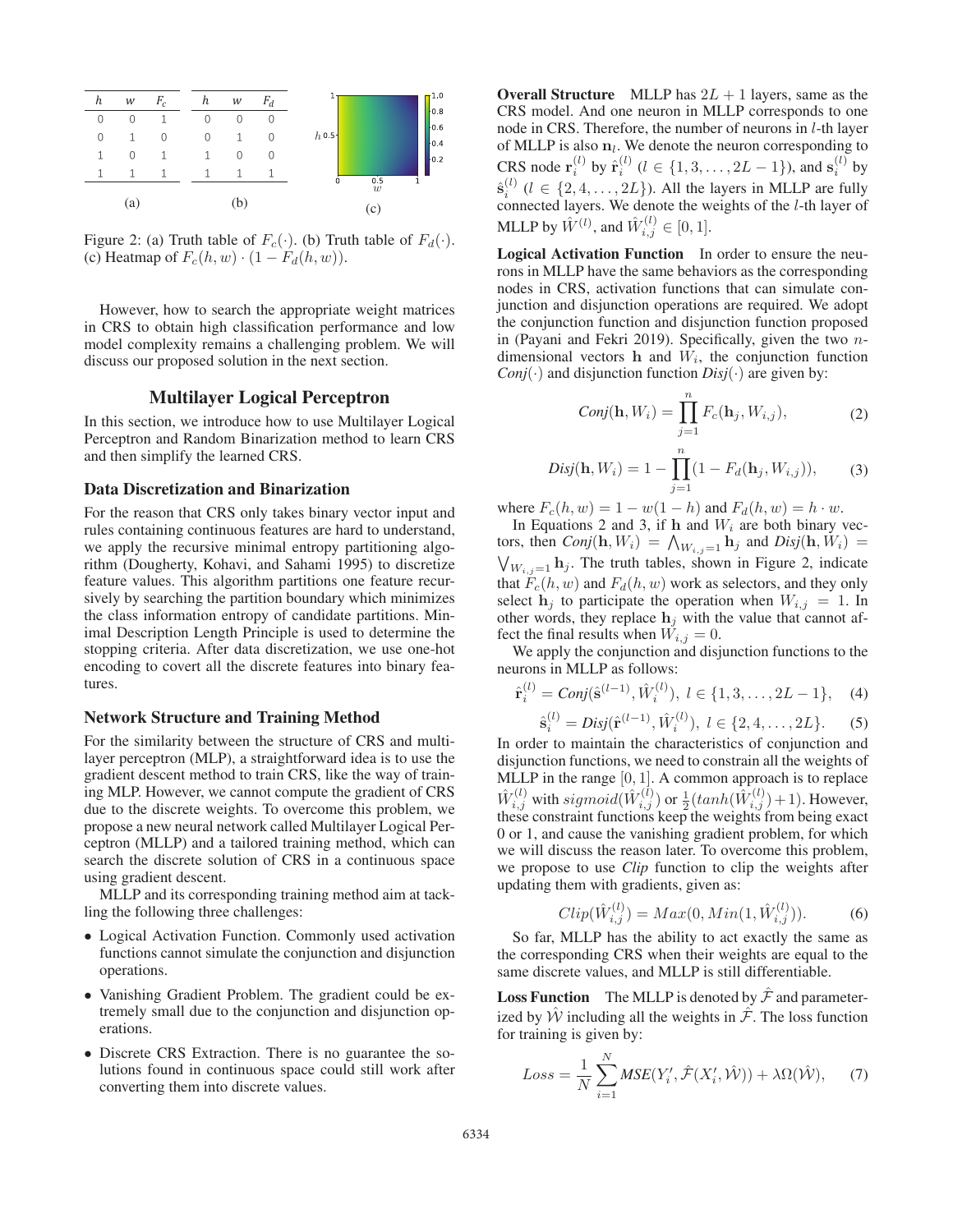where  $MSE(\cdot)$  is Mean Squared Error (MSE) and  $\Omega(\hat{W})$  is the L2 regularization. The MSE criterion aims to minimize the gaps between the continuous output vector and one-hot label vector in each dimension, which could benefit the discrete CRS extraction. The L2 regularization encourages the MLLP to search for a CRS model with shorter rules.

Vanishing Gradient Problem MLLP suffers from vanishing gradient problem during training and fails to converge. There are two main reasons for this problem:

One reason is the constraint functions mentioned above. Let  $\sigma(\cdot)$  denote these constraint functions. The derivative of  $\sigma(\hat{W}_{i,j}^{(l)})$  is close to 0 when  $\sigma(\hat{W}_{i,j}^{(l)})$  is close to 0 or 1. However, the weights of CRS that MLLP aims to learn are 0 or 1, which means derivatives close to 0 are inevitable. The *Clip* function we propose to use has no influence on the gradient and only clips the weights after weight updating. Therefore, the *Clip* function would not cause the vanishing gradient problem. We have found that using the *Clip* function instead of constraint functions is indeed beneficial for model convergence in practice.

The other reason for the vanishing gradient problem can be found by analyzing the partial derivative of each neuron w.r.t. its directly connected weights as follows:

 $\langle \rangle$ 

$$
\frac{\partial \hat{\mathbf{r}}_i^{(l)}}{\partial \hat{W}_{i,j}^{(l)}} = (\hat{\mathbf{s}}_j^{(l-1)} - 1) \cdot \prod_{k \neq j} F_c(\hat{\mathbf{s}}_k^{(l-1)}, \hat{W}_{i,k}^{(l)}), \qquad (8)
$$

$$
\frac{\partial \hat{\mathbf{s}}_i^{(l)}}{\partial \hat{W}_{i,j}^{(l)}} = \hat{\mathbf{r}}_j^{(l-1)} \cdot \prod_{k \neq j} (1 - F_d(\hat{\mathbf{r}}_k^{(l-1)}, \hat{W}_{i,k}^{(l)})).
$$
 (9)

Due to the values of inputs and weights are in the range [0, 1], the values of  $F_c(\cdot)$  and  $F_d(\cdot)$  in Equations 8 and 9 are in the range  $[0, 1]$  as well. If  $n_l$  is large and most of the values of  $F_c(\cdot)$  or  $(1 - F_d(\cdot))$  are not close to 1, then the derivative is close to 0 because of the multiplications. As such, if we randomly initialize weights in range  $[0, 1]$ , the derivatives could be extremely small, especially when the size of model is very large. The heatmap of values about  $F_c(h, w) \cdot (1 - F_d(h, w))$  is shown in Figure 2c. We can observe that if w is close to 0, then both  $F_c(h, w)$  and  $(1 - F_d(h, w))$  are colse to 1. Therefore, a simple but efficient solution is to initialize the weights with small values close to 0. Actually, we randomly initialize the weights with the distribution *Uniform*(0, 0.1).

Discrete CRS Extraction After traning the MLLP, we need to extract the discrete CRS from it. A straightforward approach is to binarize all the weights using a threshold. The function for binarization could be:

$$
Binarize(w, \mathcal{T}) = \mathbb{I}(w > \mathcal{T}), \tag{10}
$$

where  $\mathbb{I}(\cdot)$  is the 0-1 indicator function and  $\mathcal{T} \in (0, 1)$  is the threshold for binarization. We usually set  $T$  to 0.5.

However, the behavior of extracted CRS is very different from MLLP, and the extracted CRS can hardly be used for classification, especially when MLLP is deep. This situation is also shown in the experimental results of Table 1. The reason for this problem is that the neurons do not play the role of conjunction and disjunction operators as we expected due to the real-valued weights.

To tackle this problem, we propose a new training method called Random Binarization (RB). When using the RB method during training, we randomly select a subset of weights in MLLP and binarize these weights. We fix these binary weights and only update other weights at each step. After several steps, we set these selected weights to their original values before binarization. Then we select a new subset of weights and repeat the above procedure. Let  $M^{(l)}$ denote the mask matrix of  $\hat{W}^{(l)}$ , where  $M_{i,j}^{(l)} \in \{0,1\}$  and  $M_{i,j}^{(l)} = \mathbb{I}(p < \mathcal{P})$  with  $p \sim Uniform(0, 1)$  and  $\mathcal P$  as the rate of binarization. Let  $\tilde{W}_{i,j}^{(l)}$  denote the weight after random binarization, which is given as:

$$
\tilde{W}_{i,j}^{(l)} = \begin{cases}\n\hat{W}_{i,j}^{(l)} & M_{i,j}^{(l)} = 0, \\
\hat{B}inarize(\hat{W}_{i,j}^{(l)}, \mathcal{T}) & M_{i,j}^{(l)} = 1.\n\end{cases}
$$
\n(11)

 $\hat{W}_i^{(l)}$  in Equation 4 and 5 is now replaced by  $\tilde{W}_i^{(l)}$ . To fix the values of selected weights, we compute the partial derivative of  $\tilde{W}_{i,j}^{(l)}$  w.r.t.  $\hat{W}_{i,j}^{(l)}$  by  $\frac{\partial \tilde{W}_{i,j}^{(l)}}{\partial \hat{W}_{i,j}^{(l)}} = 1 - M_{i,j}^{(l)}$ , and update the weights based on the following formula,

$$
\frac{\partial Loss}{\partial \hat{W}_{i,j}^{(l)}} = \frac{\partial Loss}{\partial \tilde{W}_{i,j}^{(l)}} \cdot \frac{\partial \tilde{W}_{i,j}^{(l)}}{\partial \hat{W}_{i,j}^{(l)}} = \frac{\partial Loss}{\partial \tilde{W}_{i,j}^{(l)}} \cdot (1 - M_{i,j}^{(l)}). \quad (12)
$$

We use  $W_{i,j}^{(l)} = Binarize(\hat{W}_{i,j}^{(l)}, \mathcal{T})$  to extract a discrete CRS from the MLLP trained by the RB method. Thus the behaviors of CRS are almost the same as MLLP, which has a good classification performance.

Moreover, the RB method also works as the Dropout regularization (Srivastava et al. 2014) which significantly reduces overfitting. The reason is that those weights binarized to 0 could be considered to be removed from the model, which is similar to randomly dropping neurons (along with their connections) as the Dropout regularization does.

#### CRS Simplification

Benefiting from the transparent inner structure of CRS, we simplify CRS by analyzing each node. Specifically, we propose two methods to simplify the CRS model extracted from MLLP:

**Dead Nodes Detection** We name a node  $v$  in CRS as "dead node" if there exists no path from the top layer to the bottom layer that contains node  $v$  or inputting all the training data into CRS cannot activate node  $v$ . We can delete these dead nodes without affecting the performance of CRS.

A node  $v$  in CRS is activated when the value of  $v$  is 1 and inactivated when the value is 0. We are able to know whether a node is activated clearly, which is very difficult to distinguish the boundaries in common neural networks because of real-valued activation values.

Redundant Rules Elimination The redundant rules in CRS are useless, resulting the model to be more complex.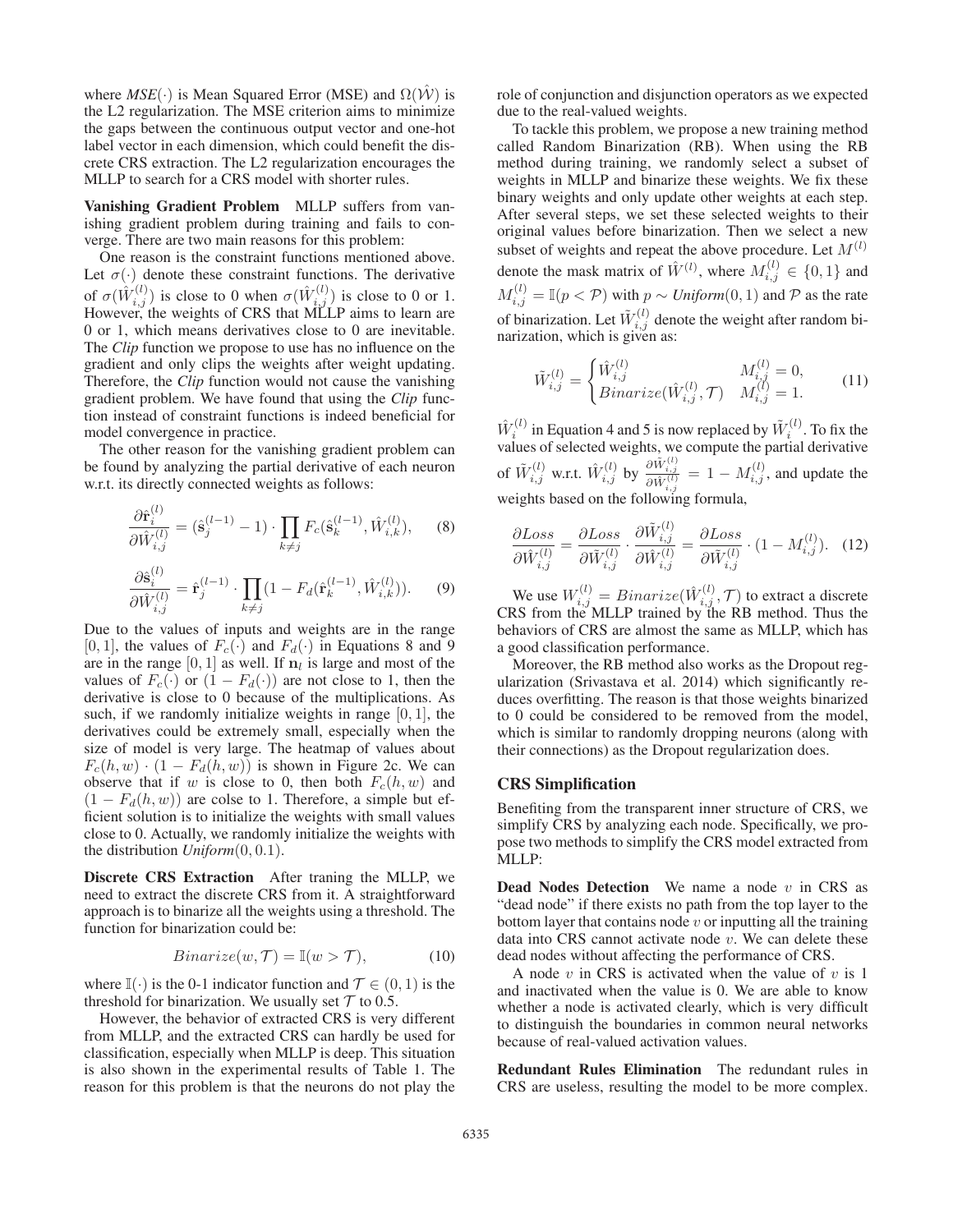Table 1: 5-fold cross validated F1 score (Macro) of each comparing algorithm on 12 UCI data sets.

| Dataset        | <b>CRS</b> | $MLLP(P=0)$ | $CRS(\mathcal{P}=0)$ | C4.5   | <b>CART</b> | <b>SBRL</b> | LR     | <b>SVM</b> | PLNN(MLP) | <b>GBDT</b> | $RF(e=10)$ | $RF(e=100)$ |
|----------------|------------|-------------|----------------------|--------|-------------|-------------|--------|------------|-----------|-------------|------------|-------------|
| adult          | 80.95      | 74.59       | 51.39                | 75.40  | 74.77       | 79.88       | 78.43  | 63.63      | 73.55     | 80.36       | 77.48      | 78.83       |
| bank-marketing | 73.34      | 63.38       | 46.88                | 71.24  | 70.21       | 72.67       | 69.81  | 66.78      | 72.40     | 75.28       | 69.89      | 72.01       |
| banknote       | 94.93      | 93.29       | 88.68                | 98.45  | 97.85       | 94.44       | 98.82  | 100.00     | 100.00    | 99.48       | 99.11      | 99.19       |
| blogger        | 85.33      | 85.33       | 20.00                | 75.90  | 78.27       | 67.64       | 55.55  | 62.11      | 56.24     | 67.58       | 77.33      | 85.17       |
| chess          | 80.21      | 80.49       | 71.56                | 79.90  | 79.15       | 26.44       | 33.06  | 36.83      | 77.85     | 71.41       | 66.38      | 74.25       |
| connect-4      | 65.88      | 56.35       | 26.71                | 61.66  | 61.24       | 48.54       | 49.87  | 50.17      | 64.55     | 64.45       | 61.95      | 62.72       |
| letRecog       | 84.96      | 81.26       | 40.32                | 88.20  | 87.62       | 64.32       | 72.05  | 74.90      | 92.34     | 96.51       | 93.61      | 96.15       |
| magic04        | 80.87      | 82.25       | 39.24                | 80.31  | 80.05       | 82.52       | 75.72  | 75.64      | 83.07     | 86.67       | 84.90      | 86.48       |
| mushroom       | 100.00     | 100.00      | 34.40                | 100.00 | 99.98       | 100.00      | 100.00 | 100.00     | 100.00    | 100.00      | 100.00     | 100.00      |
| nursery        | 99.69      | 98.02       | 12.69                | 95.55  | 95.47       | 71.32       | 64.64  | 82.48      | 79.71     | 87.32       | 88.43      | 90.31       |
| tic-tac-toe    | 99.77      | 99.77       | 38.06                | 91.70  | 94.21       | 98.39       | 98.12  | 98.07      | 98.26     | 99.19       | 94.85      | 98.37       |
| wine           | 97.78      | 98.10       | 97.78                | 95.48  | 94.39       | 95.84       | 95.16  | 96.05      | 76.07     | 98.44       | 96.90      | 98.31       |
| Average        | 86.98      | 84.40       | 47.31                | 84.48  | 84.44       | 75.17       | 74.27  | 75.56      | 81.17     | 85.56       | 84.24      | 86.82       |

Table 2: Data sets properties.

| Dataset        | #instances | #classes       | #original<br>features | #binary<br>features |  |
|----------------|------------|----------------|-----------------------|---------------------|--|
| adult          | 32561      | 2              | 14                    | 155                 |  |
| bank-marketing | 45211      | 2              | 16                    | 88                  |  |
| banknote       | 1372       | 2              | 4                     | 17                  |  |
| blogger        | 100        | 2              | 5                     | 15                  |  |
| chess          | 28056      | 18             | 6                     | 40                  |  |
| connect-4      | 67557      | 3              | 42                    | 126                 |  |
| letRecog       | 20000      | 26             | 16                    | 155                 |  |
| magic04        | 19020      | $\overline{c}$ | 10                    | 79                  |  |
| mushroom       | 8124       | 2              | 22                    | 117                 |  |
| nursery        | 12960      | 5              | 8                     | 27                  |  |
| tic-tac-toe    | 958        | 2              | 9                     | 27                  |  |
| wine           | 178        | 3              | 13                    | 37                  |  |

Two typical examples of redundant rules are shown in Figure 1.  $\mathbf{s}_1^{(2)} = \mathbf{r}_1^{(1)} \vee \mathbf{r}_3^{(1)}$  can be simplified as  $\mathbf{s}_1^{(2)} = \mathbf{r}_1^{(1)}$ for the weights of  $\mathbf{r}_1^{(1)}$  is the subset of the weights of  $\mathbf{r}_3^{(1)}$ . Similarly,  $\mathbf{r}_2^{(3)} = \mathbf{s}_2^{(2)} \wedge \mathbf{s}_3^{(2)}$  can be simplified as  $\mathbf{r}_2^{(3)} = \mathbf{s}_2^{(2)}$ . We define the subset check function of the weights by

$$
Subset(W_i^{(l)}, W_j^{(l)}) = \mathbb{I}(\forall W_{i,k}^{(l)} = 1, W_{j,k}^{(l)} = 1).
$$
 (13)

For  $l \in \{2, 3, \ldots, 2L\}$ , the set of redundant weights that can be simplified is:

$$
\{W_{i,j}^{(l)} \mid \exists k, \text{Subset}(W_k^{(l-1)}, W_j^{(l-1)}) \land W_{i,k}^{(l)} = 1\}. \tag{14}
$$

## Experiments

In this section, we conduct experiments to evaluate the proposed method and answer the following questions:

- 1. How is the classification performance of CRS compared to other state-of-the-art models?
- 2. How does the binarization rate  $P$  affect CRS?
- 3. How is the model complexity of CRS?

#### Dataset Description

We took 12 datasets from the UCI machine learning repository (Dua and Graff 2017), all of which are often used to test classification performance and model transparency (Letham



Figure 3: The impact of different binarization rates on CRS with different structures trained on Connect-4 data set.

et al. 2015; Wang et al. 2017; Yang, Rudin, and Seltzer 2017; Hühn and Hüllermeier 2009). Table 2 summarizes the statistics of these 12 datasets. Together they show the data diversity, ranging from 100 to 67557 instances, from 2 to 26 classes, and from 4 to 42 original features.

### Experimental Settings

Evaluation Protocols Considering that some of the data sets are imbalanced, i.e., the number of different classes are quite different, we adopt the F1 score (Macro) as the classification performance metric. To evaluate the classification performance of our model and baselines more fairly, 5-fold cross-validation is adopted to have a lower bias on experimental results. Additionally, 80% of the training set is used for training and 20% for validation when parameters tuning is required. The total length of all rules is a commonly used metric for model complexity of rule-based models. However, in some of the rule-based models, there are lots of reused structures, e.g., one branch in Decision Tree can correspond to several rules, and the total length of all rules may be not fair for these models. Considering the fact that edges in Decision Tree and CRS determine the final model structure, we use the total number of edges in the model to measure model complexity.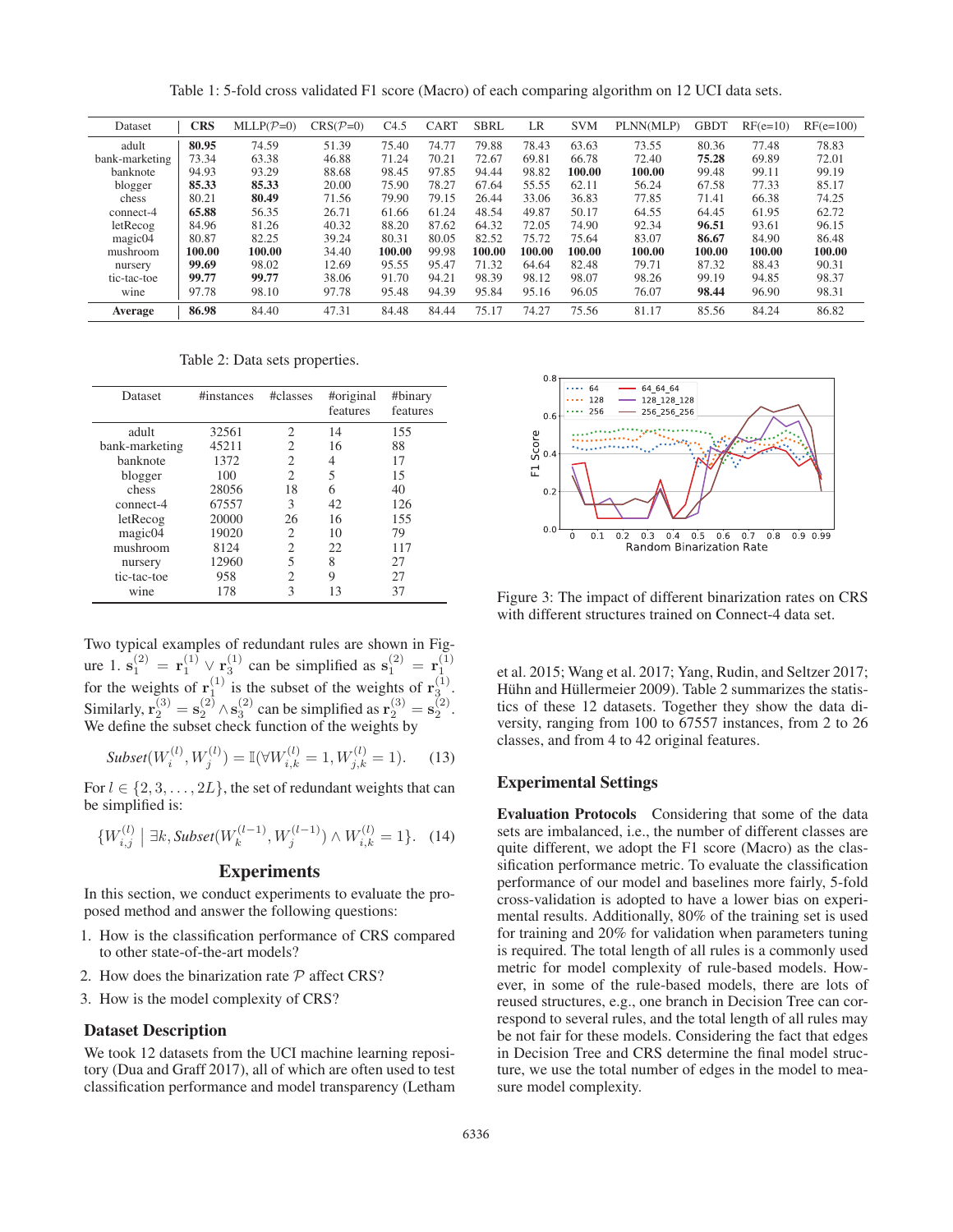![](_page_6_Figure_0.jpeg)

Figure 4: The number of edges in models trained on 12 UCI data sets. The logarithm is adopted for a better viewing experience.

Parameter Settings. We set the number of logical layers in CRS, i.e., 2L, to 4. The number of nodes in each middle layer ranges from 32 to 256 depending on the number of binary features of the data set. The batch size is set to 128, and is trained for 400 epochs. We initialize the learning rate to  $5 \times 10^{-3}$  and decay it by a factor of 0.75 every 100 epochs. The weight decay is set to  $10^{-8}$ . When using the RB method, we change the selected subset of weights after every epoch and tune the rate of binarization  $P$  using validation sets.

## Experimental Results

Classification Performance We first compare the classification F1 score (Macro) of CRS, MLLP trained without RB method (MLLP $(P=0)$ ), CRS extracted from MLLP trained without RB method  $(CRS(\mathcal{P}=0))$ , C4.5 (Quinlan 1993), CART (Breiman 2017), Scalable Bayesian Rule Lists (SBRL) (Yang, Rudin, and Seltzer 2017), Logistic Regression (LR) (Kleinbaum et al. 2002), Piecewise Linear Neural Network (PLNN) (Chu et al. 2018), Support Vector Machines (SVM) (Scholkopf and Smola 2001) with linear or RBF kernel, Gradient Boosting Decision Tree (GBDT) (Ke et al. 2017), and Random Forest (Breiman 2001) with 10 estimators ( $RF(e=10)$ ) and 100 estimators ( $RF(e=100)$ ). C4.5, CART and SBRL are all rule-based models, and LR is a linear model. These four models are considered as transparent models and often used as surrogate models. PLNN is a Multilayer Perceptron (MLP) that adopts piecewise linear activation functions, e.g., ReLU (Nair and Hinton 2010). PLNN, SVM, GBDT, and Random Forest are considered as complex models.

The results are presented in Table 1. We can observe that the average F1 score of CRS on all the data sets is higher than those of other models and CRS outperforms other models on most of the data sets. Only one complex model, i.e., RF(e=100), has a comparable result. However, the Random Forest needs 100 estimators to obtain this result, which is hard to be considered as a transparent model. It should be noted that CRS performs not well on the banknote and letRecog data set. The reason is the recursive minimal entropy partitioning algorithm we applied to discretize continuous feature values brings bias to the data sets. Other models also do not perform well if we train them on these biased data sets. The requirement of data discretization before training is the point we need to improve in future work.

To verify the effect of the RB method, we compare CRS with MLLP trained without the RB method, i.e., MLLP $(P=0)$ , and the CRS extracted from it, i.e.,  $CRS(\mathcal{P}=0)$ . We can see that  $CRS(\mathcal{P}=0)$  performs poorly and acts quite differently from its corresponding MLLP, which demonstrates the necessity of the RB method. Moreover, we can see that CRS with RB method outperforms the MLLP trained without the RB method, the reason is the RB method works as the Dropout regularization which significantly alleviates overfitting.

Impact of Binarization Rate and CRS Structure To show the impact of varied random binarization rates  $P$  on CRS with different structures, we train three 3-layer CRS and three 5-layer CRS on the UCI Connect-4 data set using varied binarization rates for illustration. The results are shown in Figure 3, and legend labels show the number of nodes in each middle layer, e.g., 64<sub>-64-64</sub> represents three middle layers and each middle layer has 64 nodes. We can see that without RB method  $(\mathcal{P}=0)$ , deep CRS performs poorly compared to the shallow CRS, and neither shallow CRS nor deep CRS performs well. However, if we set  $P$  to an appropriate value, e.g., ranging from 0.7 to 0.9, the deep CRS can outperform shallow CRS and get a high F1 score. The RB method has no significant influence on the shallow CRS but is very important for the deep CRS. The RB method enables us to train a deeper CRS for higher classification performance. If we set  $P$  too small, the RB method cannot ensure MLLP to keep consistency with CRS. If we set  $P$  too close to 1.0, CRS can hardly be trained well for most of the weights are fixed. Moreover, for CRS with the same depth, the wider one performs better.

Model Complexity Considering that model complexity affects the model transparency, we compare the model complexity of CRS with the decision tree, i.e., C4.5 and CART, and Random Forest, RF(e=100). We also compare the model complexity of CRS after different simplification methods. The metric of model complexity is introduced in the Evaluation Protocols section. The results are shown in Figure 4. CRS O represents the original extracted CRS without any simplification, CRS DN represents CRS using the dead nodes detection method, CRS\_RR represents CRS using the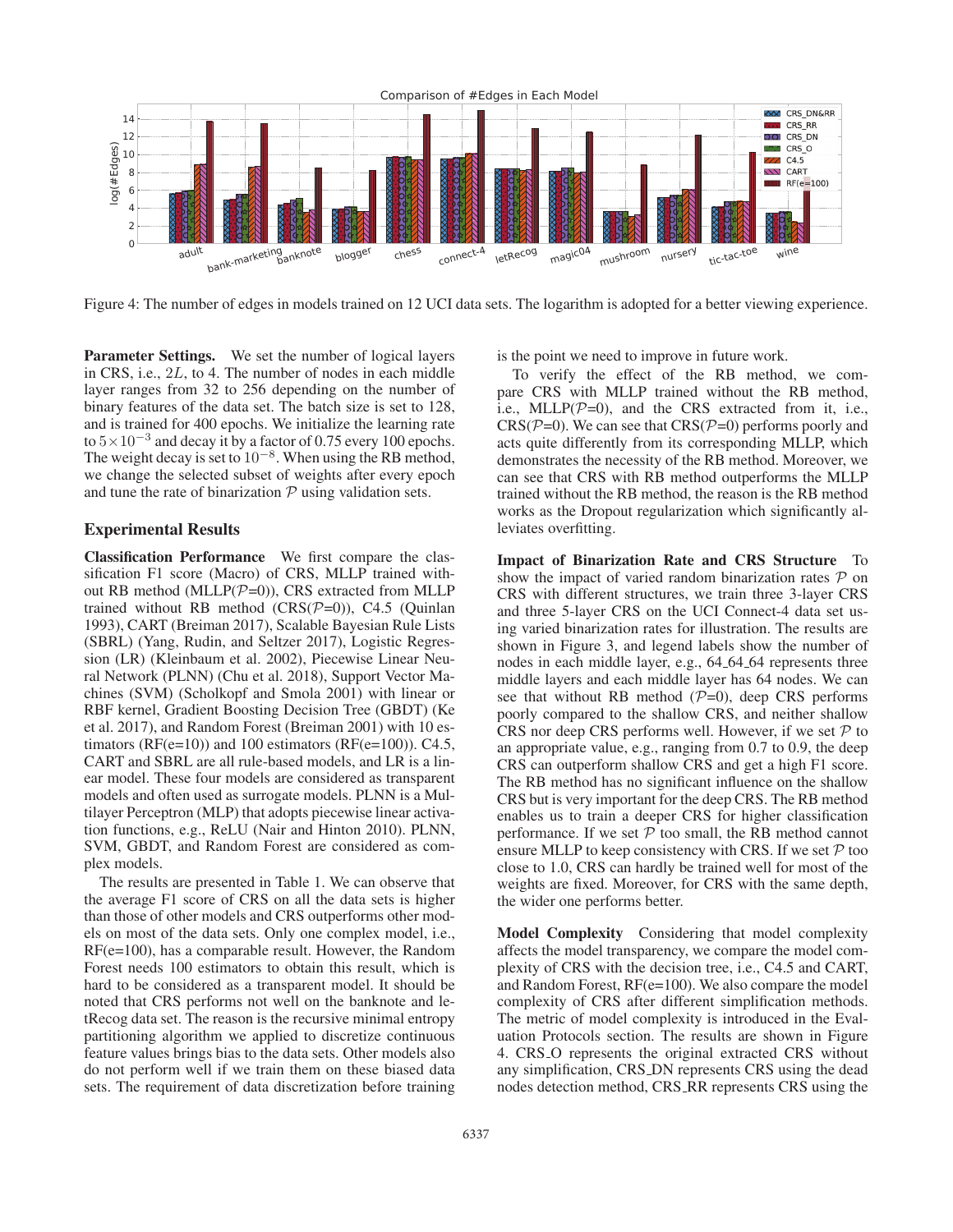| (capital-gain≤0.0 A capital-loss≤1539.0 A education=HS-grad A marital-status=Divorced)               |
|------------------------------------------------------------------------------------------------------|
| V ( capital-gain≤0.0 A capital-loss≤1539.0 A education-num≤8.0 )                                     |
| V (capital-gain≤0.0 A capital-loss≤1539.0 A hours-per-week≤34.0 A marital-status=Never-married)      |
| V (capital-gain≤0.0 \ capital-loss≤1539.0 \ hours-per-week≤34.0 \ sex=Male)                          |
| V (capital-gain≤0.0 A capital-loss≤1539.0 A relationship=Unmarried A sex=Female A workclass=Private) |
| V (capital-gain≤0.0 A education=HS-grad A relationship=Not-in-family)                                |
| V ( capital-gain≤0.0 A marital-status=Divorced A relationship=Own-child )                            |

Figure 5: One rule set in CRS trained on the Adult data set.

redundant rules elimination method, CRS DN&RR represents CRS using both simplification methods. We can observe that the simplification methods we proposed can reduce the model complexity of CRS on most of the data sets. By comparing CRS DN&RR with C4.5 and CART, we can see that CRS trained on adult and bank-marketing data sets have a lower model complexity than C4.5 and CART. On other data sets, there is no significant difference, which verifies the model complexity of CRS is close to decision tree while CRS has a better classification performance. Moreover, Random Forest needs 100 estimators to obtain high classification performance, which leads to extremely high model complexity.

Case Study on Inner Structure of CRS To show the inner structure of CRS, we select one rule set from the CRS trained on the Adult data set as an example. The rule set shown in Figure 5 corresponds to one CRS node used for predicting whether the income of someone is below \$50K/yr based on census data. Different types of features are marked in different colors, e.g., red for features related to capital. We can clearly see that lacking capital behavior, not being married, short work hours per week and low educational background may lead to low income. Each node in CRS corresponds to one rule or rule set like this example, and we can analyze these nodes to interpret the behavior of the whole model structure.

## Conclusion and Future Work

We propose a new hierarchical rule-based model called Concept Rule Sets and its continuous version, Multilayer Logical Perceptron. We can use gradient descent to learn the discrete CRS efficiently via the continuous MLLP and Random Binarization method we proposed. Our experimental results show that CRS enjoys both high classification performance and low model complexity. As future work, we plan to eliminate the need for data discretization before training and explore the application of our method for unstructured data.

## Acknowledgments

The authors would like to thank the anonymous area chair and (senior) PCs for their valuable comments and suggestions. This work is supported by National Natural Science Foundation of China under Grant No. 61532010, 61521002, and 61702190, and Beijing Academy of Artificial Intelligence (BAAI).

## References

Angelino, E.; Larus-Stone, N.; Alabi, D.; Seltzer, M.; and Rudin, C. 2017. Learning certifiably optimal rule lists. In *SIGKDD*, 35–44. ACM.

Breiman, L. 2001. Random forests. *Machine learning* 45(1):5–32.

Breiman, L. 2017. *Classification and regression trees*. Routledge.

Chu, L.; Hu, X.; Hu, J.; Wang, L.; and Pei, J. 2018. Exact and consistent interpretation for piecewise linear neural networks: A closed form solution. In *SIGKDD*, 1244–1253. ACM.

Cohen, W. W. 1995. Fast effective rule induction. In *MLP*. Elsevier. 115–123.

Courbariaux, M.; Bengio, Y.; and David, J.-P. 2015. Binaryconnect: Training deep neural networks with binary weights during propagations. In *NeurIPS*, 3123–3131.

Courbariaux, M.; Hubara, I.; Soudry, D.; El-Yaniv, R.; and Bengio, Y. 2016. Binarized neural networks: Training deep neural networks with weights and activations constrained to+ 1 or-1. *arXiv preprint arXiv:1602.02830*.

Doshi-Velez, F., and Kim, B. 2017. Towards a rigorous science of interpretable machine learning. *arXiv preprint arXiv:1702.08608*.

Dougherty, J.; Kohavi, R.; and Sahami, M. 1995. Supervised and unsupervised discretization of continuous features. In *MLP*. Elsevier. 194–202.

Dua, D., and Graff, C. 2017. UCI machine learning repository.

Frosst, N., and Hinton, G. 2017. Distilling a neural network into a soft decision tree. *arXiv preprint arXiv:1711.09784*.

Goodfellow, I.; Bengio, Y.; Courville, A.; and Bengio, Y. 2016. *Deep learning*, volume 1. MIT press Cambridge.

Goodman, B., and Flaxman, S. 2016. European union regulations on algorithmic decision-making and a" right to explanation". *arXiv preprint arXiv:1606.08813*.

Hinton, G.; Vinyals, O.; and Dean, J. 2015. Distilling the knowledge in a neural network. *arXiv preprint arXiv:1503.02531*.

Hühn, J., and Hüllermeier, E. 2009. Furia: an algorithm for unordered fuzzy rule induction. *DMKD* 19(3):293–319.

Ke, G.; Meng, Q.; Finley, T.; Wang, T.; Chen, W.; Ma, W.; Ye, Q.; and Liu, T.-Y. 2017. Lightgbm: A highly efficient gradient boosting decision tree. In *Advances in Neural Information Processing Systems*, 3146–3154.

Kim, B., and Doshi-Velez, F. 2017. Interpretable machine learning: the fuss, the concrete and the questions. *ICML*.

Kleinbaum, D. G.; Dietz, K.; Gail, M.; Klein, M.; and Klein, M. 2002. *Logistic regression*. Springer.

Lakkaraju, H.; Bach, S. H.; and Leskovec, J. 2016. Interpretable decision sets: A joint framework for description and prediction. In *SIGKDD*, 1675–1684. ACM.

Letham, B.; Rudin, C.; McCormick, T. H.; Madigan, D.; et al. 2015. Interpretable classifiers using rules and bayesian analysis: Building a better stroke prediction model. *The Annals of Applied Statistics* 9(3):1350–1371.

Lipton, Z. C. 2016. The mythos of model interpretability. *arXiv preprint arXiv:1606.03490*.